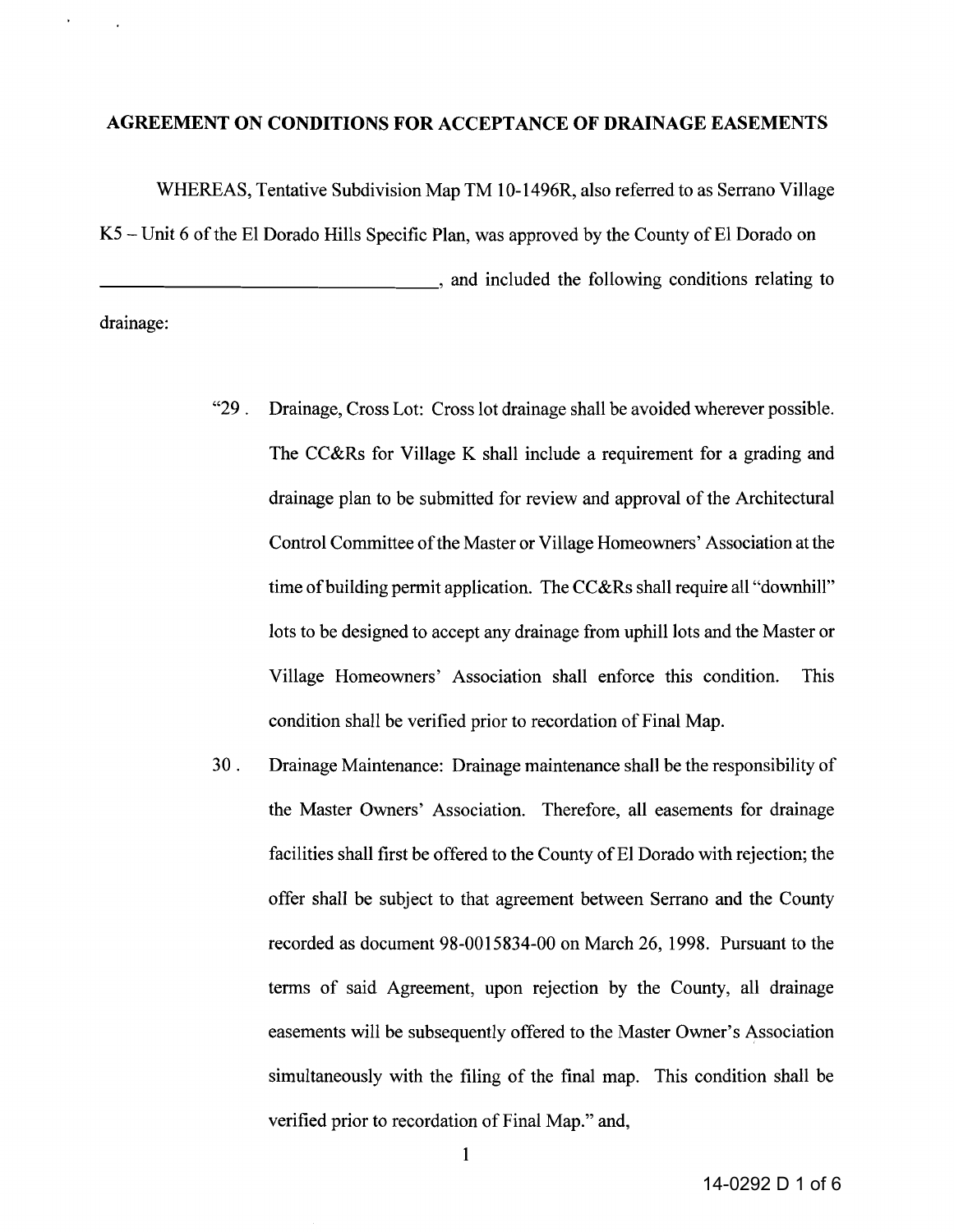WHEREAS, the Master Declaration of Covenants, Conditions and Restrictions and Reservation of Easements for Serrano provides,

## 3.07. Master Association Easements for Maintenance

A. The Master Association shall have an easement in and to that portion ofa Lot or Parcel which adjoins the Common Area for the limited purpose of access to and maintenance of the adjoining Common Area. The Master Association shall have easements for access over such portions of Lots or Parcels as are reasonably necessary for the Master Association to maintain the Common Area and those front yard areas which are to be maintained by the Master Association, and no Owner shall interfere with the use of such easements by the Master Association or its agents or employees. The Master Association shall have easements for access over such portions of each Lot or Parcel as are reasonably necessary for the Master Association to maintain drainage facilities to be maintained by the Owner, should the owner fail to do so (which maintenance shall be at the sole cost and expense of the Owner); and to maintain drainage facilities to be maintained by the Master Association. No Owner shall interfere with the use of such easements by the Master Association or its agents or employees, and

WHEREAS, while the County intends to reject the offer of dedication for the drainage easements at the time of the final subdivision map for the Village, or any phase thereof, is approved, the County, and SERRANO ASSOCIATES, LLC, a Delaware limited liability company, and TAYLOR MORRISON OF CALIFORNIA, LLC, a California limited liability company, the owners

2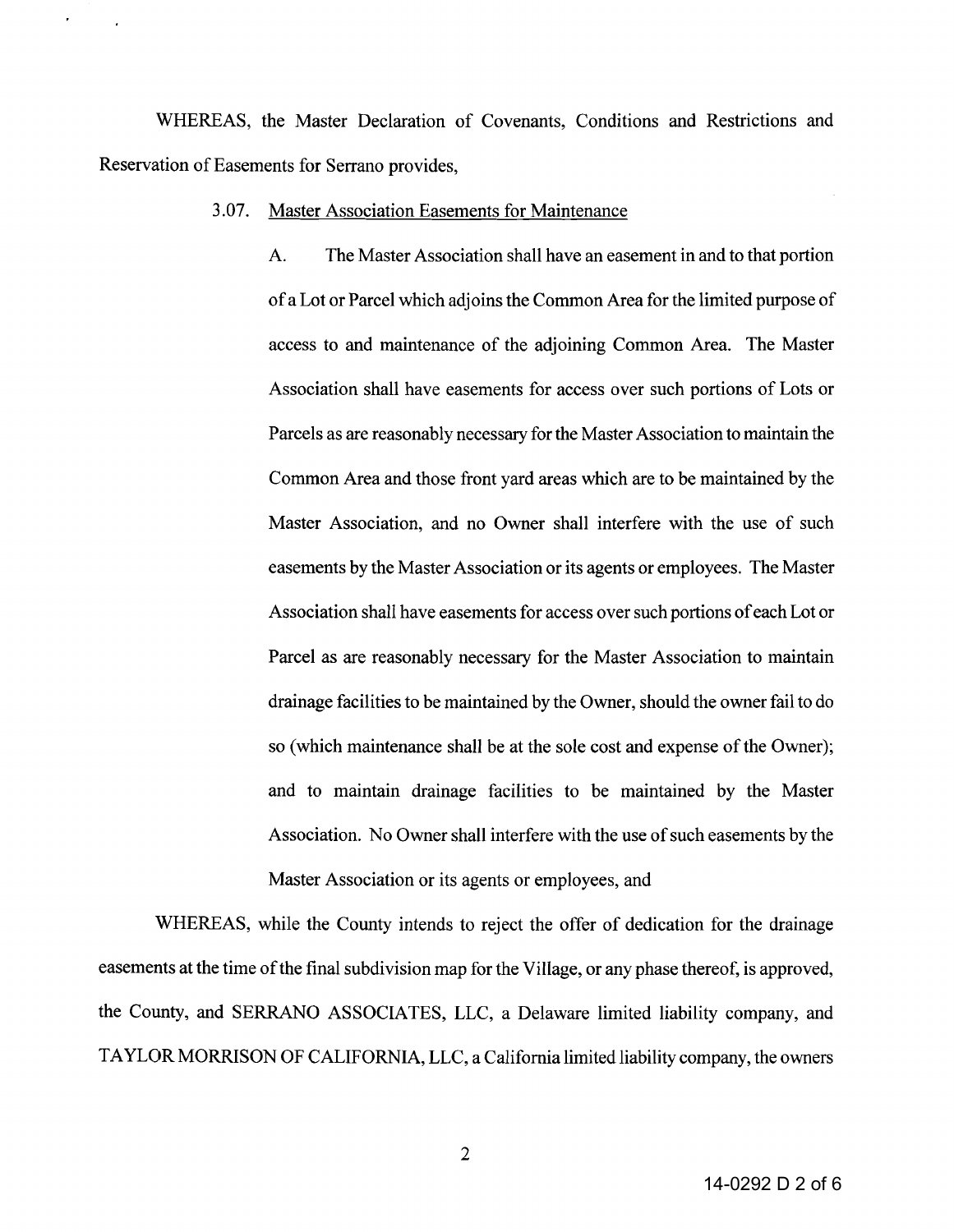of Serrano Village K5 - Unit 6, wish to define the events upon which the County may rescind its rejection and accept the drainage easements,

NOW, THEREFORE, IT IS HEREBY AGREED by and between the County of El Dorado, a political subdivision of the State of California, and SERRANO ASSOCIATES, LLC, a Delaware limited liability company, and TAYLOR MORRISON OF CALIFORNIA, LLC, a California limited liability company, as follows:

- 1. The County shall reject all offers of dedication of drainage easements within Serrano Village  $K5$  – Unit 6 at the time of approval of the final map(s) therefore.
- 2. Notwithstanding the rights granted to it under Government Code section 66477.2(a), the County shall not thereafter rescind its action and accept the drainage easements unless the Board of Supervisors has made a finding, based upon substantial evidence submitted at a public hearing specially held by the Board to consider the matter, that the Serrano Master Homeowners Association, or its successor-in-interest, has: (l) abandoned its maintenance responsibilities or real property interest in said drainage facilities, or; (2) failed to maintain said drainage facilities in a safe and proper manner or in accordance with applicable County maintenance standards.
- 3. This Agreement is intended to manifest the understanding of the parties with respect to Conditions 29 and 30 ofTM 10-1496R and shall be utilized as the framework for the interpretation of other similar conditions imposed upon other tentative maps within the EI Dorado Hills Specific Plan.
- 4. This Agreement is conditioned upon the creation and continued existence of the Serrano Master Homeowners' Association, or its successor-in-interest. In the event

14-0292 D 3 of 6

3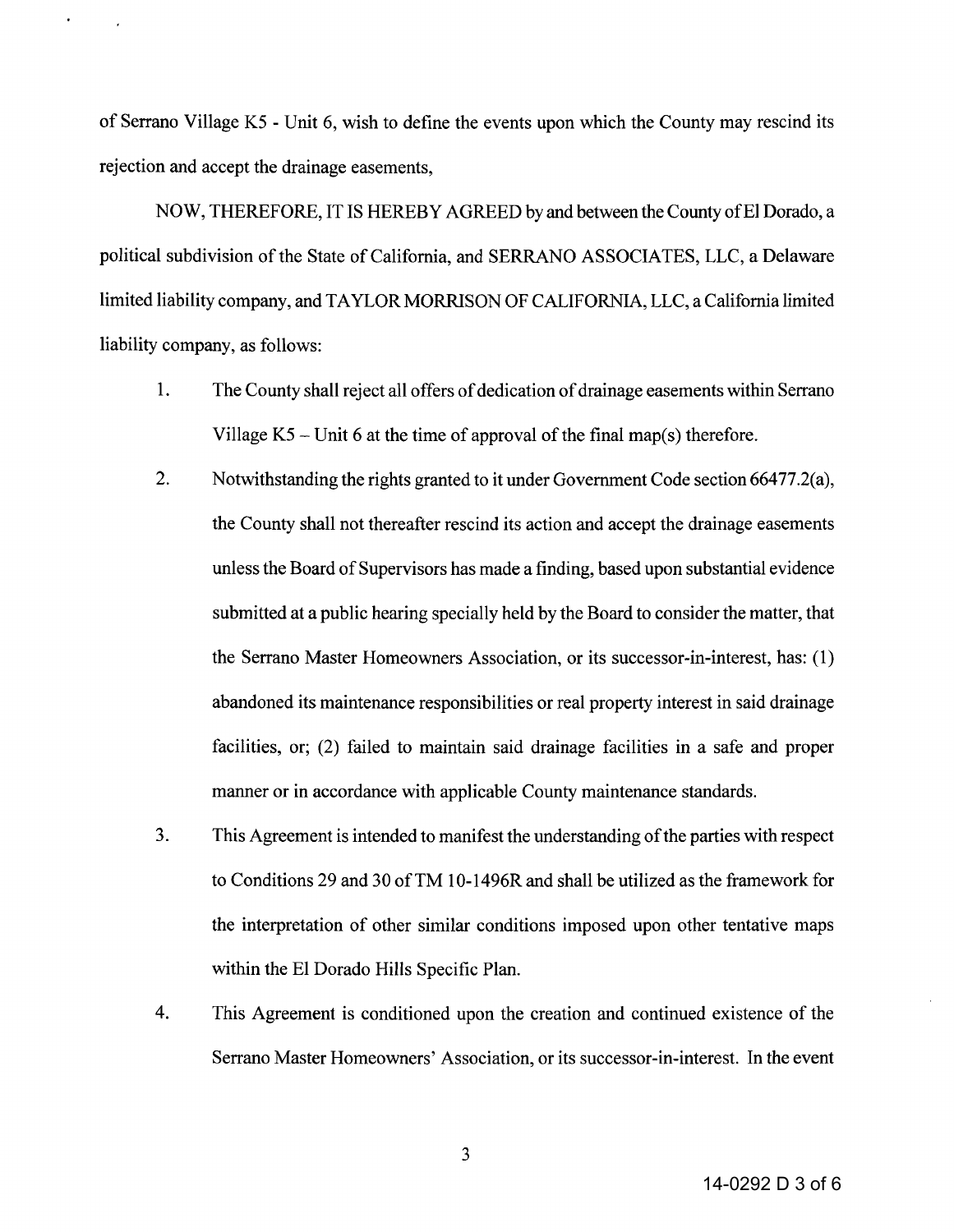said organization or a similar such organization is not formed, or said organization ceases to exist without a successor-in-interest taking over its legal responsibilities for maintenance, then this Agreement shall become **null** and void without any further action by the County.

Dated: COUNTY OF EL DORADO

 $\mathbf{B} \mathbf{v}$ Chairman, Board of Supervisors

ATTEST:

 $\sigma_{\rm{max}}=1$ 

JAMES E. MITRISIN, Clerk of the Board of Supervisors

By: \_

Deputy Clerk

Dated:-----------

SEE NEXT PAGE FOR OWNERS SIGNATURES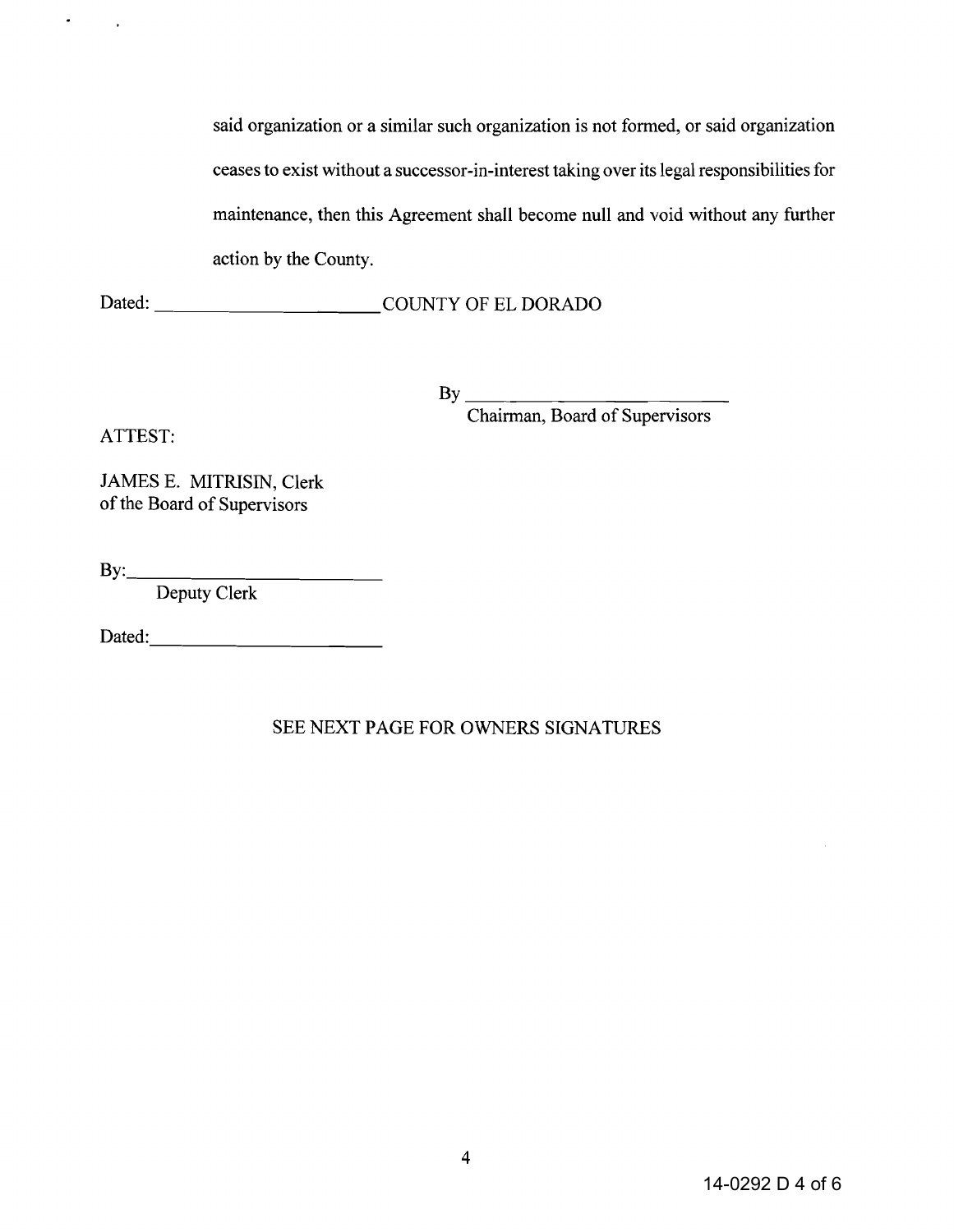## **OWNERS**

SERRANO ASSOCIATES, LLC a Delaware limited liability company

By: Parker Development Company a California corporation Its Managing Member

B١

William R. Parker, President 44  $3-17-14$ Date:

TAYLOR MORRISON OF CALIFORNIA, LLC, a California limited liability company

By:  $\overline{y}$ By: Print Name: JAY PAWLEL Date:

| $\overline{B}v$ : | - u Un    |                                 |
|-------------------|-----------|---------------------------------|
|                   |           | Print Name: KENNETH DAR ALTRENT |
| Date:             | 3119/2014 |                                 |

| State of California<br>County of $\Sigma L$ Dorado                                                                            |
|-------------------------------------------------------------------------------------------------------------------------------|
| before me, $FløreneTanner, Notary Puble$<br>(insert name and title of the officer)<br>$On 3-17.14$                            |
| personally appeared $N\lim_{\alpha\to\infty} R$ . Parker                                                                      |
| who proved to me on the basis of satisfactory evidence to be the person( $\epsilon$ ) whose name( $\epsilon$ ) is/ $\epsilon$ |
| subscribed to the within instrument and acknowledged to me that he/she/they executed the same                                 |
| in his/her/their authorized capacity (ies), and that by his/her/their signature(s) on the instrument                          |
| the person(s), or the entity upon behalf of which the person(s) acted, executed the instrument.                               |

I certify under PENALTY OF PERJURY under the laws of the State of California that the foregoing paragraph is true and correct.

WITNESS my hand and official seal.

Signature Florence (1a nne (Seal)